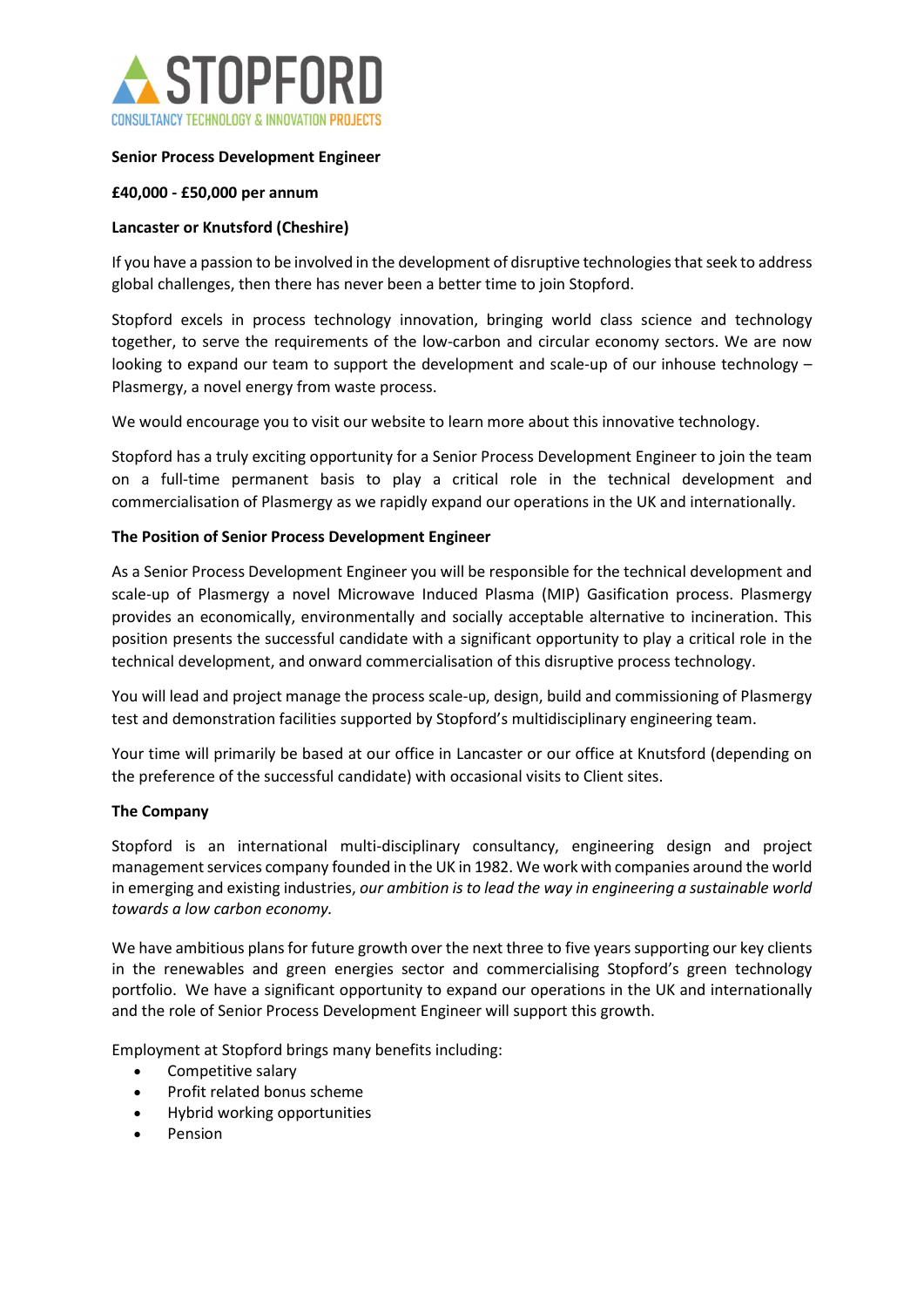

- 25 days holiday plus bank holidays
- Private medical insurance
- Employee assistance programme
- Free on-site parking
- Reimbursement of professional membership fees

In order to be successful in the role of Senior Process Development Engineer you must be familiar with scale-up of process technologies, alongside working within a dynamic and fast paced innovation environment. You must have an engineering degree (chemical or general) and proven experience (minimum 3-5 years) of working within an engineering team.

A full UK driving licence is essential for this position.

Please go to our website for a full job description to familiarise yourself with all of the responsibilities, skills and experience required before you apply for the position. 

Please note that we do not accept applications from agencies, and you must be eligible to live and work in the UK. 

We look forward to receiving your CV for the role of Senior Process Development Engineer.  

#### Closing date: 28 June 2022

Stopford reserves the right to bring forward the closing date if we receive a suitable number of quality applications from which to make a shortlist.  Therefore, we would recommend that you apply as soon as possible.  

Please note that due to the volume of applications we receive we are unfortunately not able to respond to each applicant. If you have not been called for interview within 3 weeks of the closing date, you should assume that on this occasion your application has been unsuccessful.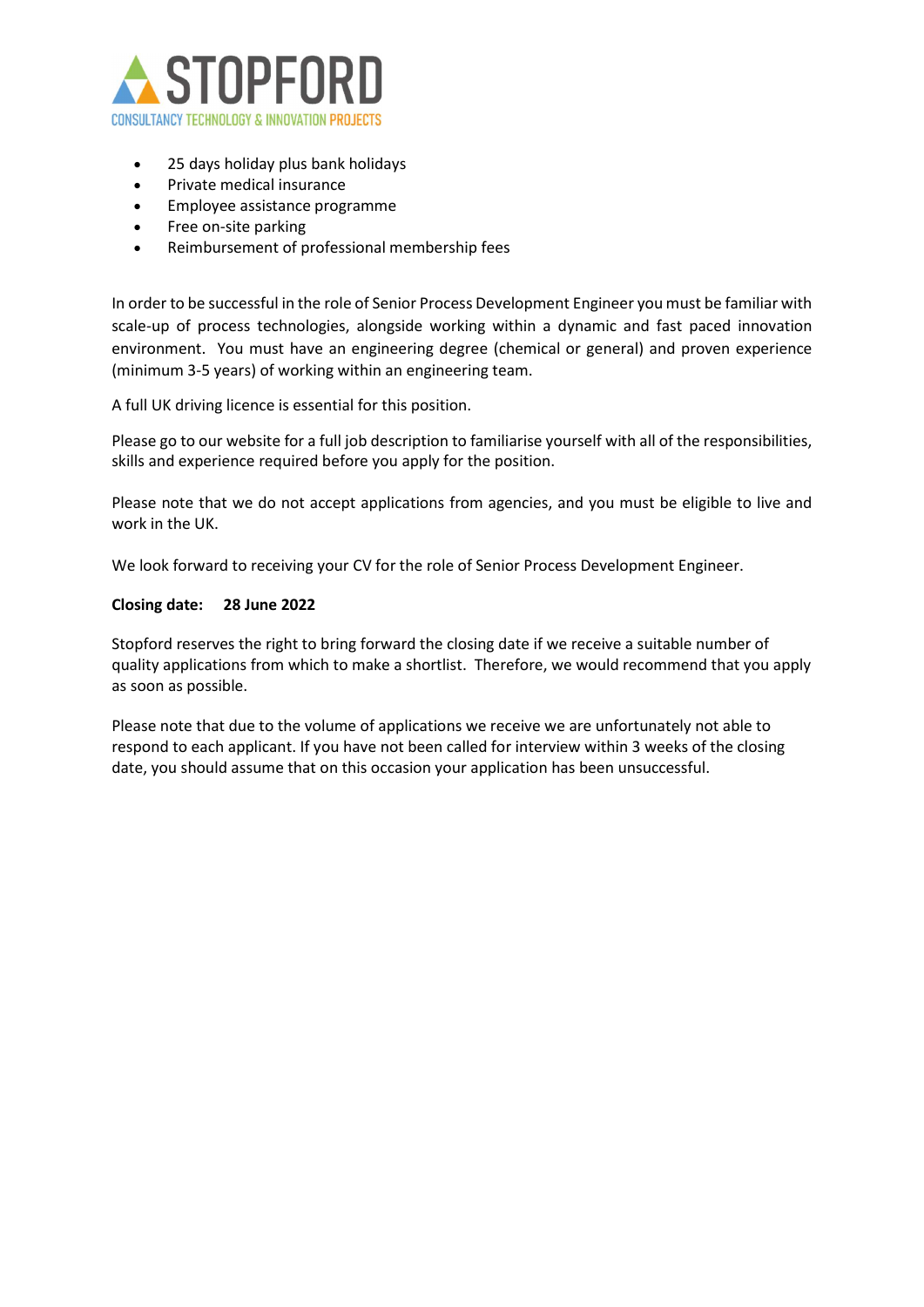

# Job Description

| <b>Position:</b> | Senior Process Development Engineer |
|------------------|-------------------------------------|
| Group:           | Technology & Innovation             |
| Location:        | Lancaster or Knutsford (Cheshire)   |

### Mission

Our ambition to lead the way in engineering a sustainable world through the transition to a low carbon economy.

### Values

We value professionalism, equality, fairness, co-operation, and unrivalled expertise.

### Description

As a Senior Process Development Engineer you will be responsible for the technical development and scale-up of Plasmergy, a novel Microwave Induced Plasma (MIP) Gasification process. Plasmergy provides an economically, environmentally and socially acceptable alternative to incineration. This position presents the successful candidate with a significant opportunity to play a critical role in the technical development, and onward commercialisation of this disruptive process technology.

## Key Accountabilities/Responsibilities

- Lead and project manage the scale-up design, build and commissioning of Plasmergy test and demonstration facilities, supported by Stopford's multidisciplinary engineering team.
	- Be a technical engineering lead for:
		- o Process flow diagrams
		- o Piping & Instrumentation Diagrams
		- o Heat and mass balances
		- o Process modelling and simulation (e.g. Aspen)
		- o Process safety
- Hands-on engineering, technology trials within a research environment.
- Collaborate with Innovation Technologists, Scientists and Engineers with respect to plant operation, optimisation and generation of process performance data.
- Reporting of key process performance data pertinent to optimisation and commercialisation.
- Identify and support mitigation of technical risks in the scaled-up processes.
- Ensure that all activities are carried out in a safe and compliant manner.
- Develop strong relationships with key stakeholders and supply chain partners.
- Ensure a culture of continuous improvement, learning and self-development is proactively led and encouraged.
- Line manage junior members of the Technology & Innovation team focusing on both their short-term development goals (essential knowledge and skills) and the longer-term future career development of individuals.
- Support company-wide activities.